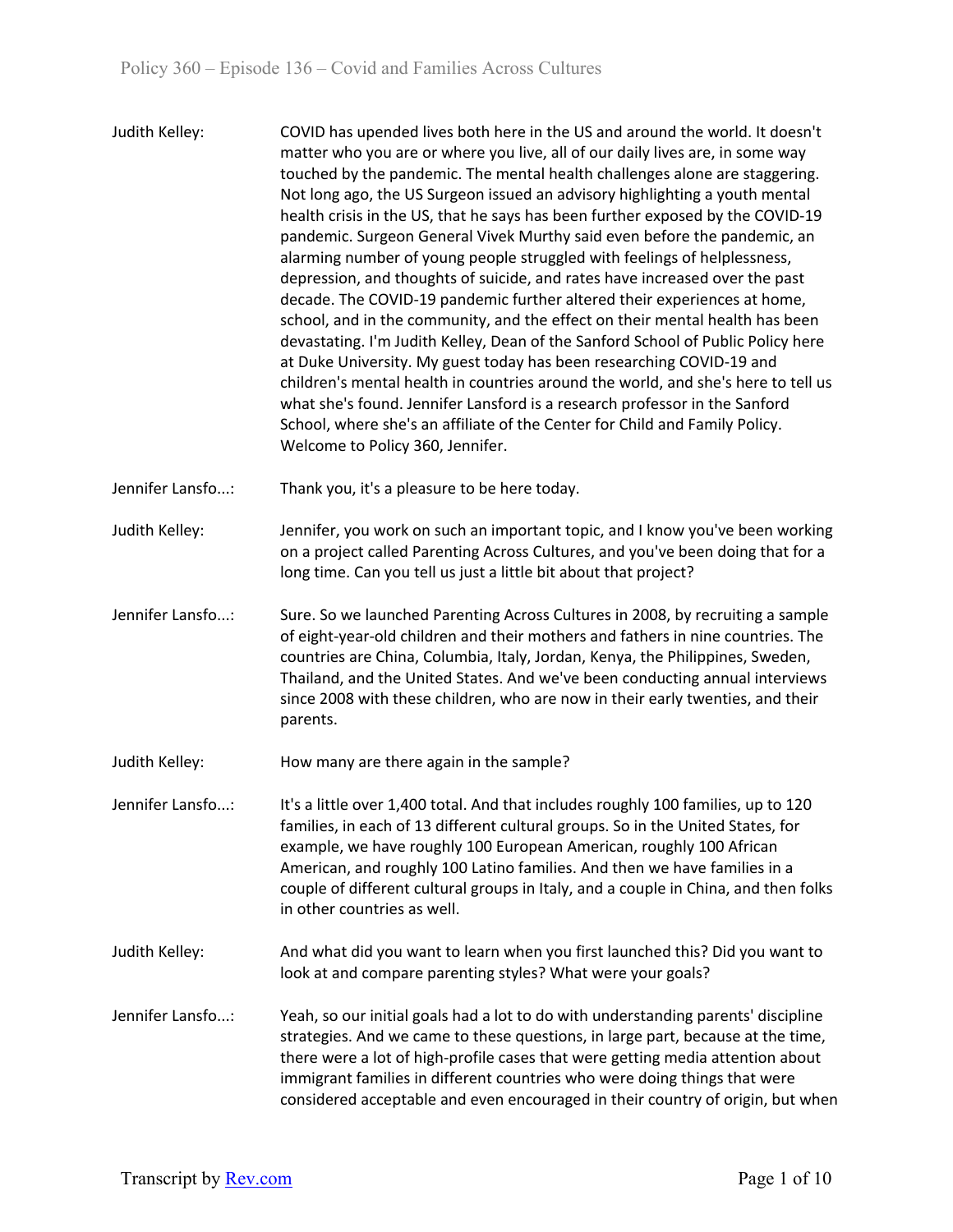they were in their new country were sometimes getting reported to child protective services for things that looked abusive in a different context. And I can give you a couple examples of those things.

- Judith Kelley: Sure.
- Jennifer Lansfo...: So for example, corporal punishment is now illegal in 63 countries around the world, the United States is not one of those, but there were some examples of American parents who had immigrated to Sweden, for example, and being visited by teachers saying, "We've come to talk to you about the abuse," and the American parents being a bit surprised. And there was this disconnect between how the American parents were using corporal punishment and corporal punishment being illegal in Sweden.
- Judith Kelley: It's interesting that you mentioned that one case just because about 10 years ago, I spent a year in Denmark, and my husband had to quote-unquote "immigrate to Denmark" for that year. And when you do that, as a foreigner, the one thing that you have to sign as you are obtaining that status is a document that says, "I understand that corporal punishment is illegal in Denmark."
- Jennifer Lansfo...: That's fascinating. And I actually think it's great that it's clear upfront and that can make sure that people are understanding the new context that they're going to and having an educational function. I think that's terrific.
- Judith Kelley: So anyhow, so that was one example from where you moved to a country and the practice you had at home is not acceptable in your new country. You said you had another example.
- Jennifer Lansfo...: Yeah, so in the United States, there are some immigrant groups that use traditional healing practices, things like cupping or coining. And you may remember Michael Phelps at the Olympics.
- Judith Kelley: Yes, all spotted.
- Jennifer Lansfo...: Yeah. These practices leave marks on the body that can look like a child has been abused.

Judith Kelley: Right.

Jennifer Lansfo...: But these practices are done, not with the aim of hurting the child, but to try to encourage healing. And so sometimes kids would come to school, for example, with these marks, that would lead their teachers to report them to child protective services, for example.

Judith Kelley: Right, right.

Transcript by Rev.com **Page 2 of 10**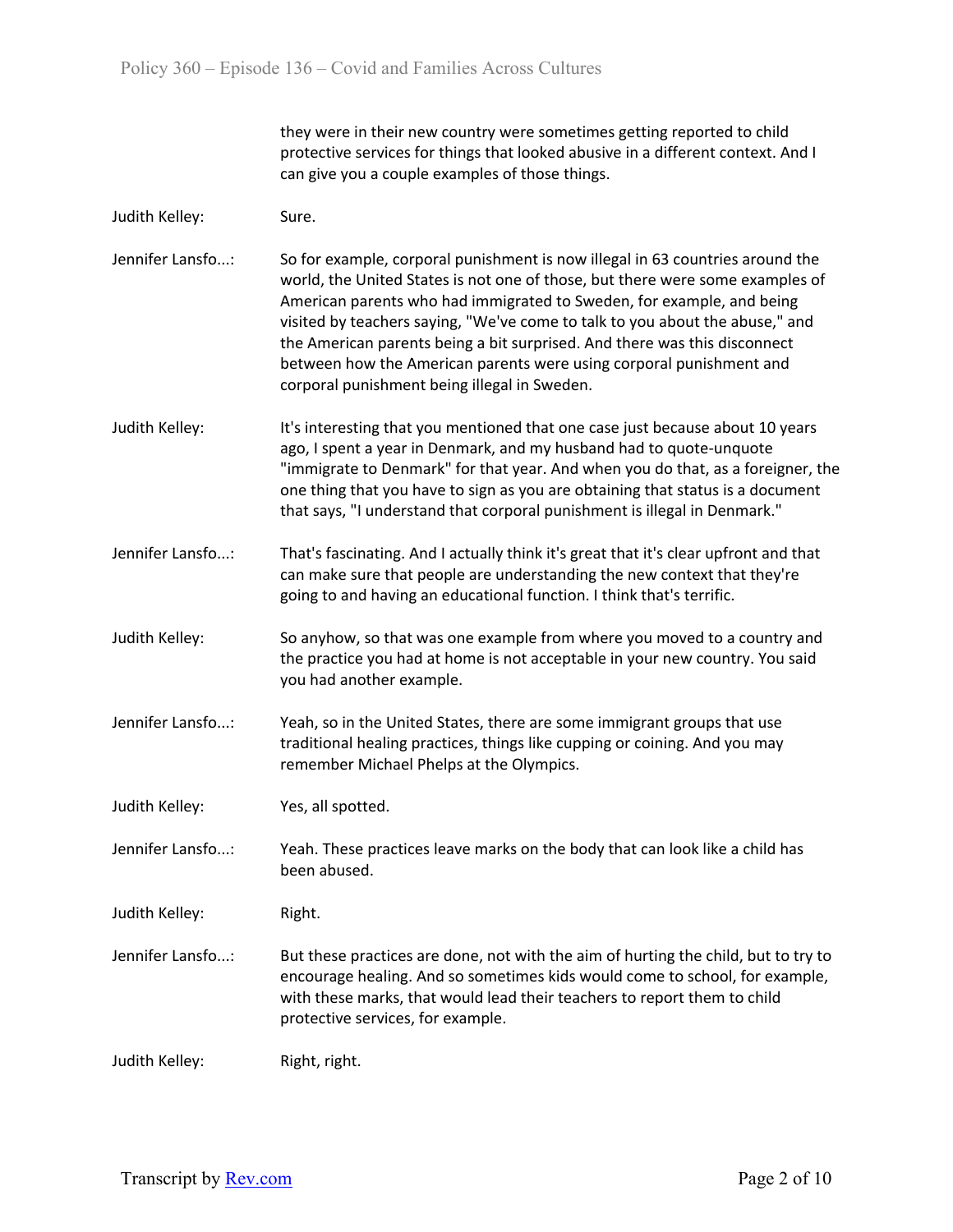Jennifer Lansfo...: So part of our interest in launching the Parenting Across Cultures project was better to learn about different parenting practices in different cultural contexts. And whether cultural contexts affected how parents and children interpreted parent's behavior, and then the ultimate outcomes on child development. Judith Kelley: Right. So you have been doing this now for a long time, and you've been collecting data on these families, and then COVID comes along and you saw an opportunity. Can you talk a little bit about that? Jennifer Lansfo...: Right. So we've had this research infrastructure in these nine different countries, and these collaborative teams with researchers at universities in these nine countries, and when the COVID pandemic hit, we thought this is clearly disruptive across the world, and we had an opportunity to better understand how families were coping with the pandemic. So a colleague here at Duke, Ann Skinner, led the effort in developing a brief measure of experiences during COVID-19. And this measure has now been used by a number of research teams even outside of our project. Judith Kelley: What's that measure? What does it capture? Jennifer Lansfo...: So it captures self-reported increases in problems like depression and anxiety. Judith Kelley: Self-reported by the parents or by the young people? Jennifer Lansfo...: Good question. We have young peoples' reports and we have their mothers' and fathers' reports. Judith Kelley: I see. Jennifer Lansfo...: But the mothers and fathers for example, are reporting on their own increases in problems during the pandemic. And young people are reporting about increases in problems during the pandemic. Judith Kelley: I see. Jennifer Lansfo...: And we also, in addition to asking about increases in anxiety and depression and substance use, we also ask people how personally disruptive the pandemic has been. We ask about how compliant they've been with their government or health recommendations during the pandemic. And we ask about their confidence in how their government is handling the pandemic. Judith Kelley: So, this is fascinating because you have these very, very different country contexts. And yet everybody gets hit by a similar shock that their government handles in different ways. And of course, as parents, we all are trying so hard to support our children during this very difficult time school closures with universities going online with young people trying to emerge into society in a time when the job market was overturned in many different ways and being so,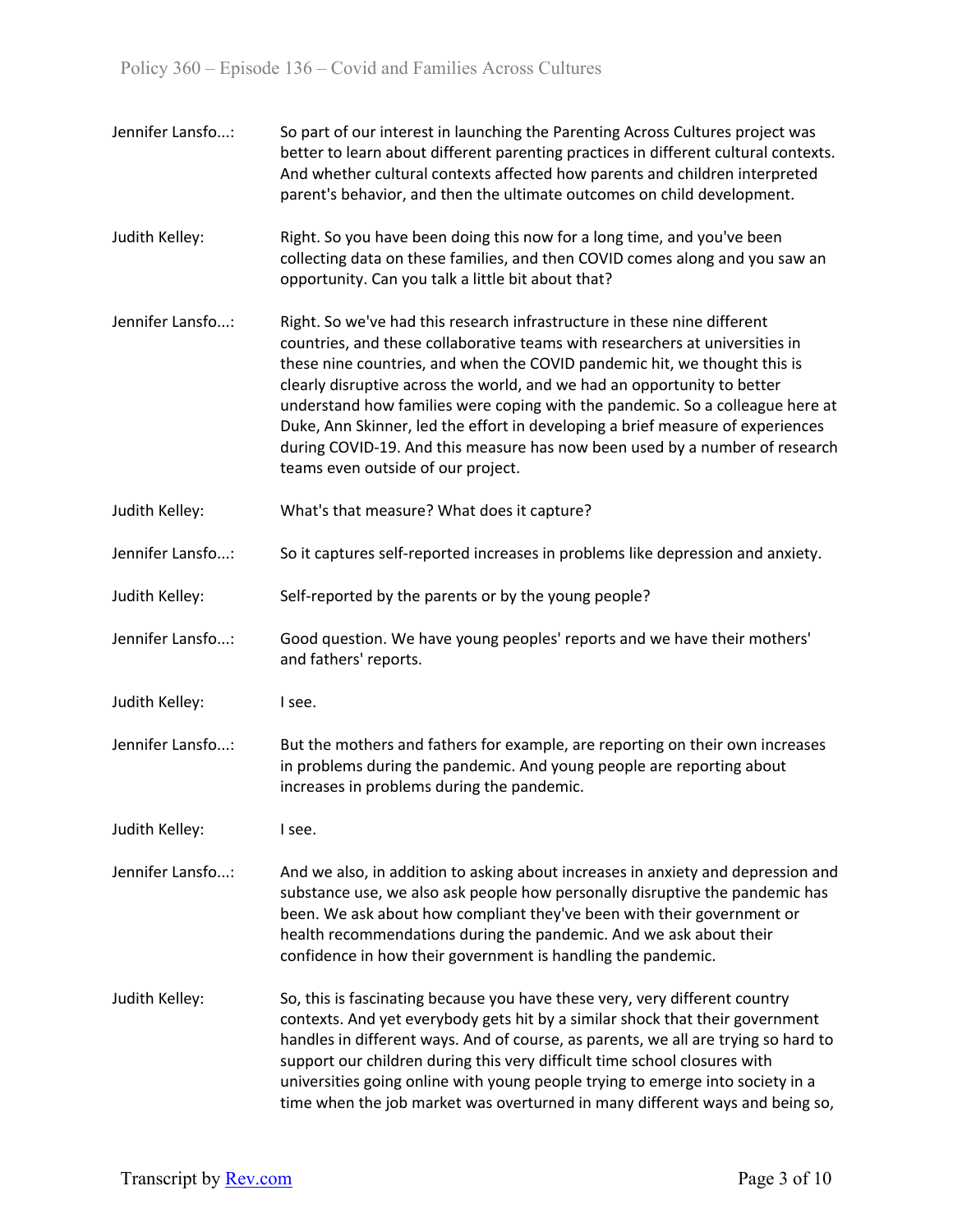it's interesting that you gathered information both on the children and the parents let's start to talk first about the parents. Is there some takeaway point from you about how the parents in general are doing, and then is there any kind of interesting differences across the countries?

- Jennifer Lansfo...: Yeah, so I think a general takeaway is that parents and this includes mothers and fathers are in general reporting increases in anxiety and depression, more so than getting in fights or arguments or things like that. So it tends to be more of the internalizing end of the spectrum than the externalizing. Parents are also in general reporting more substance use during the pandemic than prior to the pandemic. That's generally across countries as well. But it's not all doom and gloom at least early in the pandemic. We're also reporting an increase in the amount of time they were spending doing fun things with their families so that seems like a bright spot in other ways, kind of gloomy me picture.
- Judith Kelley: I certainly have heard parents say one silver lining of this is that I have gotten to spend more time with my children.
- Jennifer Lansfo...: And I think that's been born up in our data again across countries. One thing that was a strength of our study and having data from years prior to the pandemic is that we were able to look at different pre-pandemic factors in relation to how people were reporting they were doing during the pandemic. And so I think one of the interesting findings there is that we found that parent adolescent relationships prior to the pandemic were related to mother's reports of their increases in anxiety and depression during the pandemic.
- Judith Kelley: But not to fathers?
- Jennifer Lansfo...: No, not to fathers.
- Judith Kelley: And so how mothers and their children related before the pandemic affected how they coped during the pandemic?
- Jennifer Lansfo...: That's correct. Yep. So, and the specific aspects of parent adolescent relationship quality that we looked at included adolescent disclosure, which means how much adolescent spontaneously told their parents about what was going on in their lives, their friends, their activities.
- Judith Kelley: Which they're not necessarily prone to do just naturally.
- Jennifer Lansfo...: Well, that's exactly right. So if adolescents are spontaneously disclosing to their parents, that really just, they probably have a pretty supportive open relationship.

Judith Kelley: Yes. Yeah.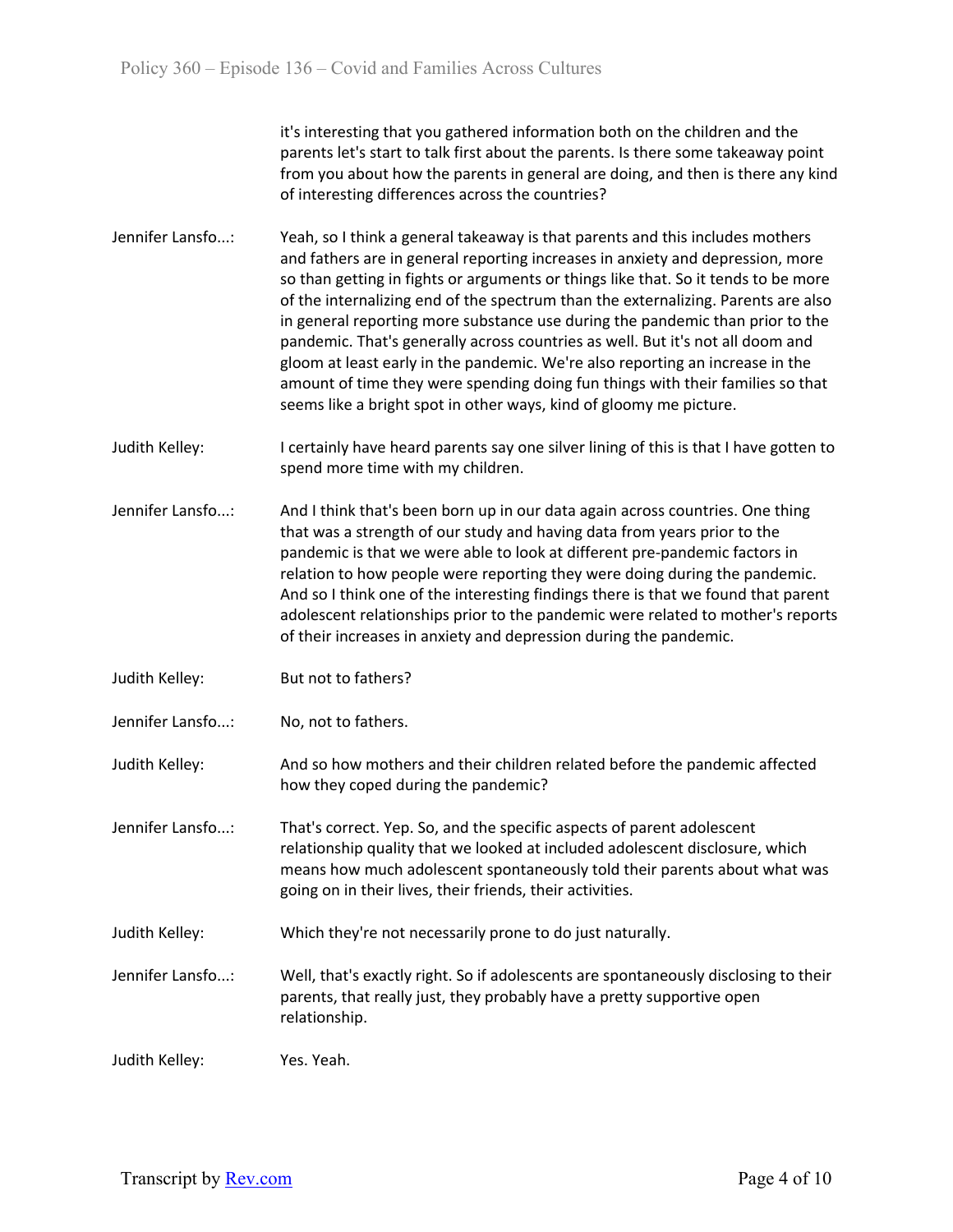| Jennifer Lansfo: | Because, oftentimes adolescents are more secretive. And we also looked at<br>other factors involving conflict resolution and destructive conflict. So<br>destructive conflict would be things like using sarcasm or storming out of the<br>room trying to hurt one's feelings so that would be kind of a maladaptive aspect<br>of parent adolescent relationships. And then we looked at other aspects of<br>supportive parenting, including things like spending time with the adolescent,<br>doing things that they enjoy, having meals together, things like that. And those<br>three different aspects of parent adolescent relationship quality acted as buffers<br>between how much mothers thought their lives had been disrupted during the<br>pandemic and increases in their anxiety and depression during the pandemic. |
|------------------|------------------------------------------------------------------------------------------------------------------------------------------------------------------------------------------------------------------------------------------------------------------------------------------------------------------------------------------------------------------------------------------------------------------------------------------------------------------------------------------------------------------------------------------------------------------------------------------------------------------------------------------------------------------------------------------------------------------------------------------------------------------------------------------------------------------------------------|
| Judith Kelley:   | So the more time you were spending together around meals, the less you were<br>storming out of the room and having these kinds of conflict or behaviors, the<br>better you were able to cope with the pressures of the pandemic?                                                                                                                                                                                                                                                                                                                                                                                                                                                                                                                                                                                                   |
| Jennifer Lansfo: | That's correct. And I think that those findings really suggest taking a long view of<br>family relationships, not just during times of crisis, like the pandemic. But<br>thinking about how families can be sources of resilience and strength with<br>factors that accumulate over time.                                                                                                                                                                                                                                                                                                                                                                                                                                                                                                                                          |
| Judith Kelley:   | Why do you think this only showed up for mothers and not for fathers?                                                                                                                                                                                                                                                                                                                                                                                                                                                                                                                                                                                                                                                                                                                                                              |
| Jennifer Lansfo: | That's a good question. In some other aspects of our findings, we also found<br>results for fathers as well as mothers. So I think that in some cases, adolescents<br>are perhaps more open to being to disclosing to mothers than to fathers in<br>some cultural contexts, mothers still take on more of a caregiving role than<br>fathers. That's certainly not the case everywhere. And there's more gender<br>equality than ever before in parenting roles. And that's true in many different<br>cultural contexts.                                                                                                                                                                                                                                                                                                            |
| Judith Kelley:   | Was there a gender effect with the children or was it just all the same?                                                                                                                                                                                                                                                                                                                                                                                                                                                                                                                                                                                                                                                                                                                                                           |
| Jennifer Lansfo: | We found a few gender differences, but not in this particular set of analyses.                                                                                                                                                                                                                                                                                                                                                                                                                                                                                                                                                                                                                                                                                                                                                     |
| Judith Kelley:   | So, I am curious because we've talked in general about how parents were<br>affected and how that was determined by their relationship with their children<br>prior to the pandemic. When we turn that around, what did you find about the<br>children?                                                                                                                                                                                                                                                                                                                                                                                                                                                                                                                                                                             |
| Jennifer Lansfo: | Good question. So overall we found that about half of the now young adult<br>children reported an increase in anxiety and depression during the pandemic.                                                                                                                                                                                                                                                                                                                                                                                                                                                                                                                                                                                                                                                                          |
| Judith Kelley:   | And what was the baseline for that?                                                                                                                                                                                                                                                                                                                                                                                                                                                                                                                                                                                                                                                                                                                                                                                                |
| Jennifer Lansfo: | That's a good question. We had different measures before the pandemic than<br>during the pandemic. So it's not a directly comparable measure at this stage.<br>We also found that about a third reported, an increase in arguments and anger,                                                                                                                                                                                                                                                                                                                                                                                                                                                                                                                                                                                      |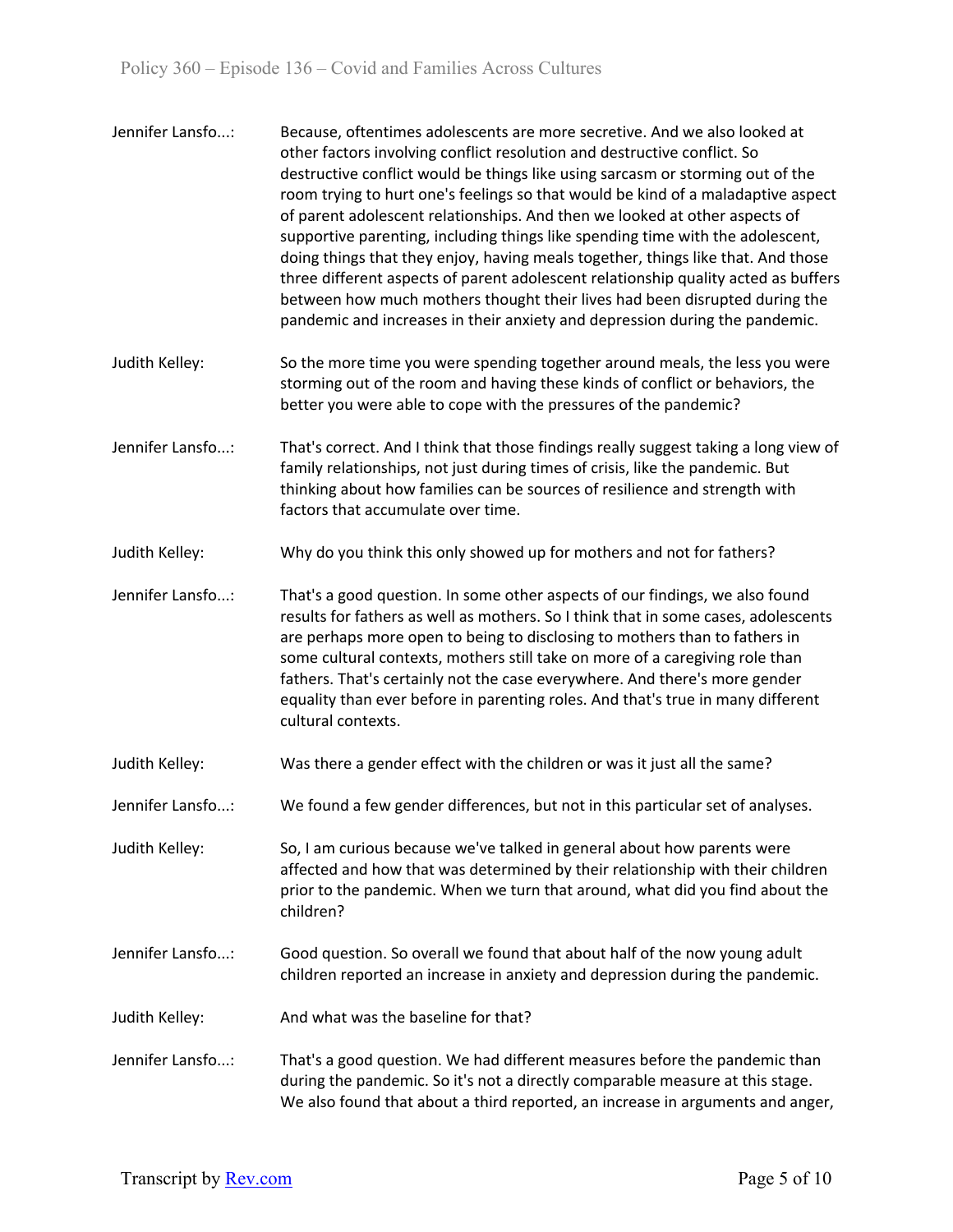|                  | but this is them self-reporting saying that I feel more angry now than I did<br>before the pandemic, rather than comparing a measure or of anger pre-<br>pandemic with a separate measure of anger during the pandemic. But even with<br>those, those large numbers of reporting increases in anxiety, depression, anger,<br>arguments, things like that. We found that those same positive parent<br>adolescent relationship qualities that acted as buffers for mothers also acted is<br>buffers for the young adults and the sample.                                                                                                                                                                                                                                    |
|------------------|----------------------------------------------------------------------------------------------------------------------------------------------------------------------------------------------------------------------------------------------------------------------------------------------------------------------------------------------------------------------------------------------------------------------------------------------------------------------------------------------------------------------------------------------------------------------------------------------------------------------------------------------------------------------------------------------------------------------------------------------------------------------------|
| Judith Kelley:   | Those are big numbers you know, half?                                                                                                                                                                                                                                                                                                                                                                                                                                                                                                                                                                                                                                                                                                                                      |
| Jennifer Lansfo: | They are big numbers, they're. And one thing when we think about<br>development for this age group, at the beginning of the pandemic, the people<br>who were initially children in the sample were roughly 20 years old at the<br>beginning of the pandemic. And at that time of life developmentally, generally<br>people are gaining more autonomy.                                                                                                                                                                                                                                                                                                                                                                                                                      |
| Judith Kelley:   | Sure.                                                                                                                                                                                                                                                                                                                                                                                                                                                                                                                                                                                                                                                                                                                                                                      |
| Jennifer Lansfo: | Living apart from their parents, starting jobs, if they're in college, they're getting<br>autonomy in that way. And of course the base rates of people having those<br>different experiences is different in the different countries. And in Sweden, for<br>example, most people move to residential independence before the age of 20,<br>whereas in Italy, it's on average after the age of 30.                                                                                                                                                                                                                                                                                                                                                                          |
| Judith Kelley:   | Yeah.                                                                                                                                                                                                                                                                                                                                                                                                                                                                                                                                                                                                                                                                                                                                                                      |
| Jennifer Lansfo: | So you see big differences even within the nine countries in our sample, the<br>average ages that people do, these things, but even in countries in our sample<br>that are thought of is being more interdependent, China, Thailand, the<br>Philippines, for example, in general, you see normative increases in adolescents<br>and young adults, autonomy. And the pandemic has really disrupted that in a<br>way that I think is hard for young people to cope with. Because instead of being<br>able to be independent, many of them had to move back and live with their<br>parents if they were living independently. And weren't able to do many of the<br>things related to education and seeking jobs that would be normally expected of<br>young people that age. |
| Judith Kelley:   | And it's interesting, because this was really something you saw across the<br>countries.                                                                                                                                                                                                                                                                                                                                                                                                                                                                                                                                                                                                                                                                                   |
| Jennifer Lansfo: | We really did. I think we were a bit surprised that we saw as many similarities<br>across countries as we did.                                                                                                                                                                                                                                                                                                                                                                                                                                                                                                                                                                                                                                                             |
| Judith Kelley:   | Right.                                                                                                                                                                                                                                                                                                                                                                                                                                                                                                                                                                                                                                                                                                                                                                     |
| Jennifer Lansfo: | And I think in part, this is speculative, but I think it speaks to just how universally<br>disruptive the pandemic was in ways that were very difficult to cope with.                                                                                                                                                                                                                                                                                                                                                                                                                                                                                                                                                                                                      |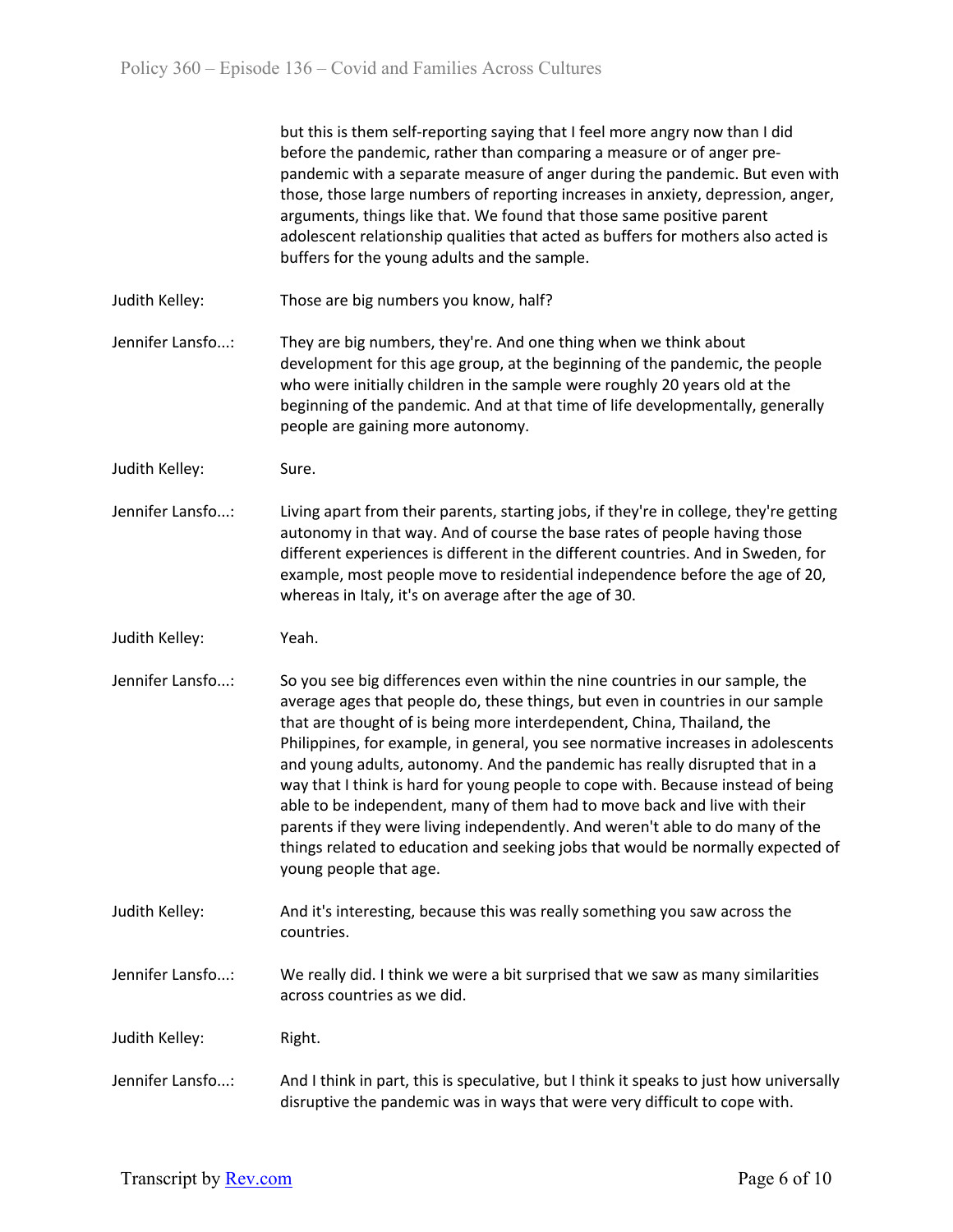| Judith Kelley:   | What are the youngest children in your sample.                                                                                                                                                                                                                                                                                                                                                                                                                                                                                                                                                                                                                                                                                                                                                                                                                                                           |
|------------------|----------------------------------------------------------------------------------------------------------------------------------------------------------------------------------------------------------------------------------------------------------------------------------------------------------------------------------------------------------------------------------------------------------------------------------------------------------------------------------------------------------------------------------------------------------------------------------------------------------------------------------------------------------------------------------------------------------------------------------------------------------------------------------------------------------------------------------------------------------------------------------------------------------|
| Jennifer Lansfo: | They are about 18. So we had a relatively tight range.                                                                                                                                                                                                                                                                                                                                                                                                                                                                                                                                                                                                                                                                                                                                                                                                                                                   |
| Judith Kelley:   | So it was that cohort you had been following for a long, long time.                                                                                                                                                                                                                                                                                                                                                                                                                                                                                                                                                                                                                                                                                                                                                                                                                                      |
| Jennifer Lansfo: | Exactly.                                                                                                                                                                                                                                                                                                                                                                                                                                                                                                                                                                                                                                                                                                                                                                                                                                                                                                 |
| Judith Kelley:   | Now we talked a little bit about many things that were the same across<br>countries, but I also noted that you had a very interesting insight about the role<br>of government because these countries had in some cases, very different<br>experiences in terms of how much things went virtual, what kind of testing<br>regimens their governments or their environments were implementing. There<br>were many different COVID situational context that varied across countries. And<br>you found that that mattered.                                                                                                                                                                                                                                                                                                                                                                                   |
| Jennifer Lansfo: | Right. So these countries responded to the pandemic in quite different ways,<br>ranging from quick and restrictive lockdown measures that persisted for a long<br>time to the opposite end. Sweden, for example, did not implement the<br>widespread lockdowns that most other countries did.                                                                                                                                                                                                                                                                                                                                                                                                                                                                                                                                                                                                            |
| Judith Kelley:   | Right. Especially in the beginning.                                                                                                                                                                                                                                                                                                                                                                                                                                                                                                                                                                                                                                                                                                                                                                                                                                                                      |
| Jennifer Lansfo: | Exactly. Early on schools around the world were closing, Sweden closed some<br>upper secondary schools, but not for the youngest kids. And so the government<br>responses and health system responses were quite different across the<br>countries. And I think another thing that was different across the countries<br>going into the pandemic was people's thoughts about masks, for example. So<br>starting in the early 1900s with flu pandemics, many Asian countries were quite<br>open to wearing masks. And that was the case during earlier pandemics. And so<br>I think when COVID did people in many Asian countries very quickly adopted<br>mask wearing, and that had been part of public health practice for a long time<br>before the COVID pandemic. And that was in contrast to other countries,<br>including the United States where there was much more reluctance to wear<br>masks. |
| Judith Kelley:   | Sure.                                                                                                                                                                                                                                                                                                                                                                                                                                                                                                                                                                                                                                                                                                                                                                                                                                                                                                    |
| Jennifer Lansfo: | And I think the mask wearing was not political in some countries in the same<br>way that it became political in the United States. So mask wearing was per<br>perceived as being just a social responsibility in a way to protect your family and<br>other people in your community as opposed to carrying any sort of political<br>weight. So those were differences going into the pandemic.                                                                                                                                                                                                                                                                                                                                                                                                                                                                                                           |
| Judith Kelley:   | Was there also just a sort of a sense of difference in, I think my government kind<br>of has this under control versus this is not being handled well and that adds to<br>my anxiety?                                                                                                                                                                                                                                                                                                                                                                                                                                                                                                                                                                                                                                                                                                                    |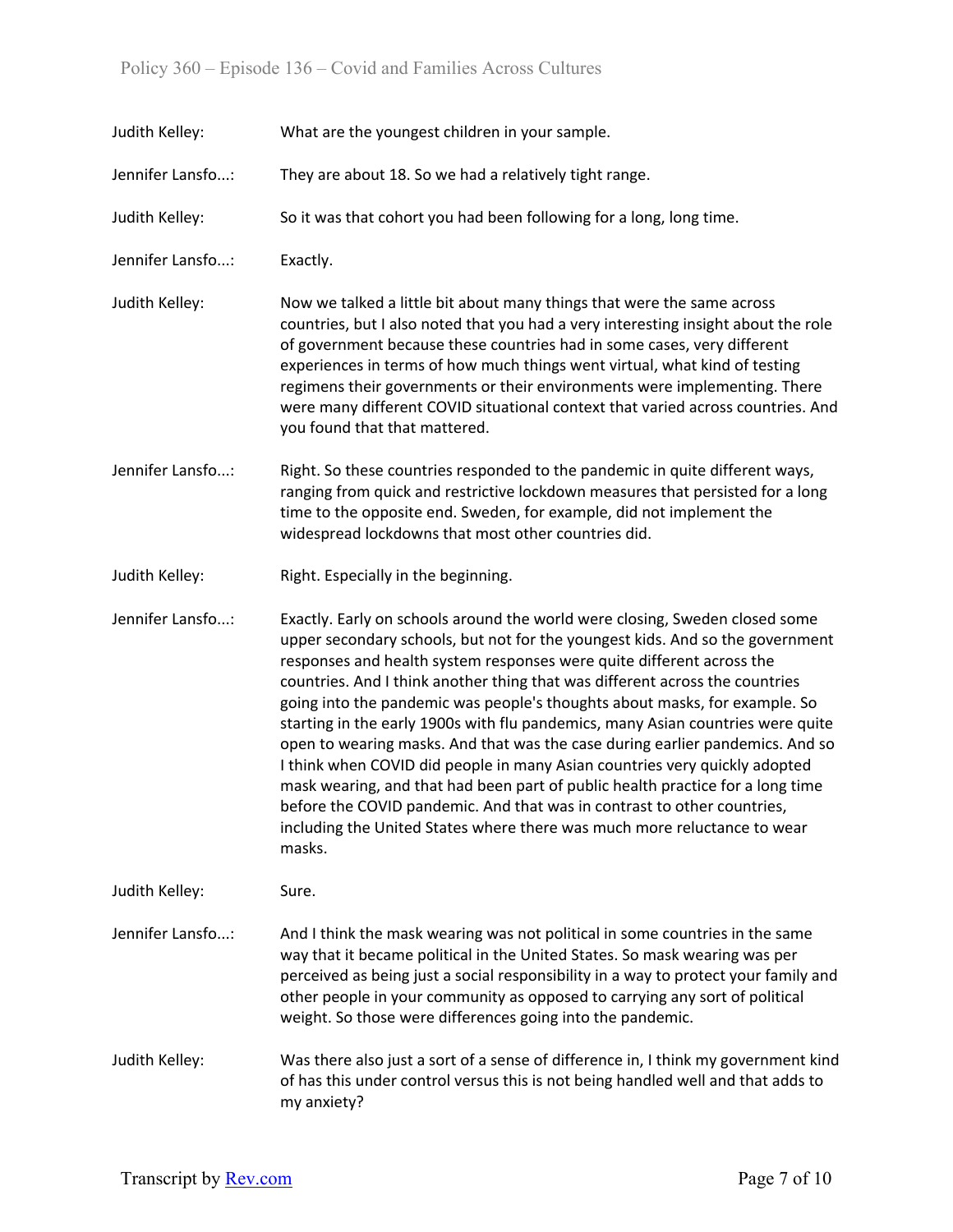| Jennifer Lansfo: | For sure. So going into the pandemic, the country, the nine countries in our<br>sample ranged from countries that have they're among the lowest in terms of<br>confidence in the government to among the highest and confidence in the<br>government. And that really carried over into the pandemic as well. And what<br>we found in our own research is that people's reported confidence that the<br>government was handling the pandemic in the best possible way affected how<br>they fared during the pandemic. So when we looked at people's reports of how<br>much anxiety they had prior to the pandemic, for example, in relation to their<br>reported increases in anxiety and depression during the pandemic, we found |
|------------------|------------------------------------------------------------------------------------------------------------------------------------------------------------------------------------------------------------------------------------------------------------------------------------------------------------------------------------------------------------------------------------------------------------------------------------------------------------------------------------------------------------------------------------------------------------------------------------------------------------------------------------------------------------------------------------------------------------------------------------|
|                  | that in general, if people were more anxious and depressed prior to the                                                                                                                                                                                                                                                                                                                                                                                                                                                                                                                                                                                                                                                            |
|                  | pandemic, they reported bigger increases in anxiety and depression during the                                                                                                                                                                                                                                                                                                                                                                                                                                                                                                                                                                                                                                                      |
|                  | pandemic. But that was buffered by confidence in the government.                                                                                                                                                                                                                                                                                                                                                                                                                                                                                                                                                                                                                                                                   |

This was also the case for externalizing behaviors. Externalizing behaviors are things like aggression and delinquency. And if people had more confidence that their government was handling the pandemic in the best possible way, there was less likely to be continuity in kind of pre COVID problems and an increase in externalizing the behaviors during the pandemic.

- Judith Kelley: So it'll be interesting to see how that, the differences in how these countries approach the pandemic played out. You know, we debated a lot, whether some of these measures were warranted in health on health grounds, but less on the psychological they were going to have on children. And so much of that you've been able to pick up here, but it also remains a bit to be seen how that will play out over the next couple of years, how we recover.
- Jennifer Lansfo...: You're absolutely right. And I think that the discourse, I think, is increasingly moving in that direction because especially as we move beyond the media health crisis, these long term development concerns become even more pressing, how do we help children catch up in school when they education was so disrupted? How do we help mitigate these harmful mental health problems that have kind of spiked during the pandemic? And those I think, are we really pressing next concerns.
- Judith Kelley: I think as parents are reflecting on these last couple of years, your study at least points out a couple of things. One as much as we have felt alone, we are far from alone. This is really a global phenomenon and that parents across the world have been affected by it. And it's not all in our control either in that the way it's been dealt with in different countries. There're some things that have been out of the control of parents. And we've just all had to figure out how to maneuver through it as best as we can.
- Jennifer Lansfo...: That's absolutely right. And I think that, I think we've learned a lot that can help us in future pandemics and other crises in terms of lots of different things. You know, part of it is in kind of how we should best communicate findings that are health related to families and thinking systematically about what trade offs are across many different domains, including health education, social protection,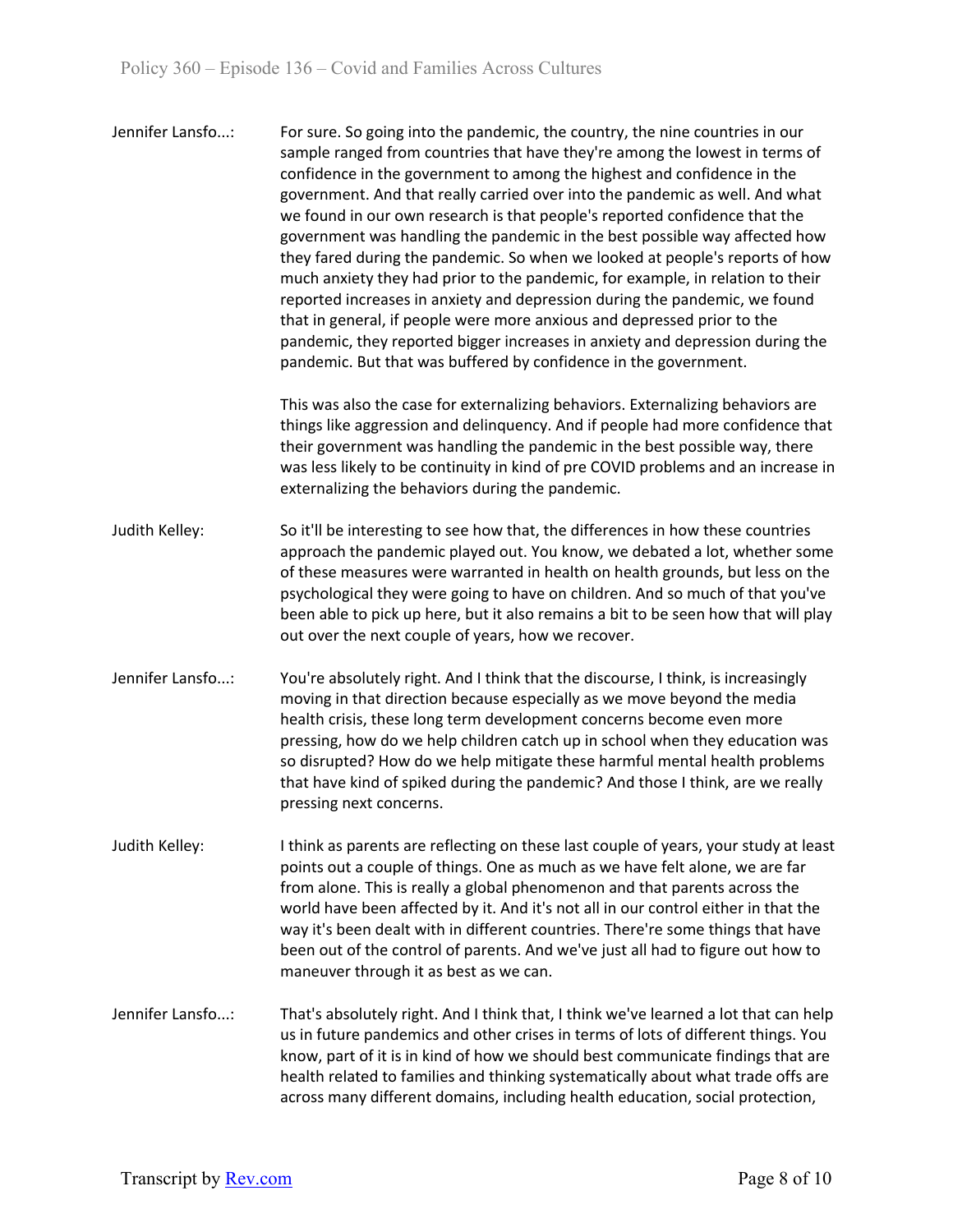there are many different interacting systems that it's important to take all of those into joint account.

- Judith Kelley: Yeah. One thing that'll be interesting is I guess so many restaurants were closed around the world. And so people were not only spending more time with their children, but more people were just cooking and eating at home. And whether some of these things linger might actually matter for parent children, child relationships, and may matter for how well we buffer future crises together.
- Jennifer Lansfo...: I think you're right. And I think these are, this is anecdotal. We don't actually have data on this that I'm speaking of here, but we've had parents say that they really appreciated that extra time at home with their families. And they don't want to go back to the same kind of hectic running around kind of lives that they had before the pandemic.
- Judith Kelley: That makes a lot of sense. So, you have kids yourself, Jennifer, right?
- Jennifer Lansfo...: I do. So I have a 15 year old son and an 18 year old daughter.
- Judith Kelley: Yeah. So you have somebody right in this range and I have a 20 year old. So I really appreciate you sharing some of your insights about this and what's the best piece of advice you could give a parent of somebody in this age range?
- Jennifer Lansfo...: I think, gosh, being supportive and honest and trying to keep lines of communication open acknowledging how hard this is for everyone. Acknowledging that you recognize that they're having to give up a lot in terms of what they would like to be doing in terms of their freedoms, that things are just acknowledging the hardship of how disrupted things are. And trying within the constraints that are imposed by the pandemic to give young people as much choice and freedom as possible. So if there are things within the home and this varies depending on where countries are in terms of their lockdowns and other restrictions and things, but during times of lockdown, for example, if there are things that you can give the adolescent choice about meals or activities to do at home, maybe being more forgiving of screen time, if they're mostly using that is a way to connect with peers that they're not able to be with in person trying to have flexibility and give young people as much choice as they can have within the other restrictions that are being imposed during this time.
- Judith Kelley: So it comes back again to that sense of autonomy. That's develops during these important years.

Jennifer Lansfo...: I think that's right. And I think we have some new findings that are under review right now that I think speak to the importance of both autonomy and connection in terms of people's psychological needs. So we found in this work that greater confidence in government responses to the pandemic was associated with greater compliance with COVID mitigation strategies and less vaccine hesitancy across cultures and across reporters. And this is speculative,